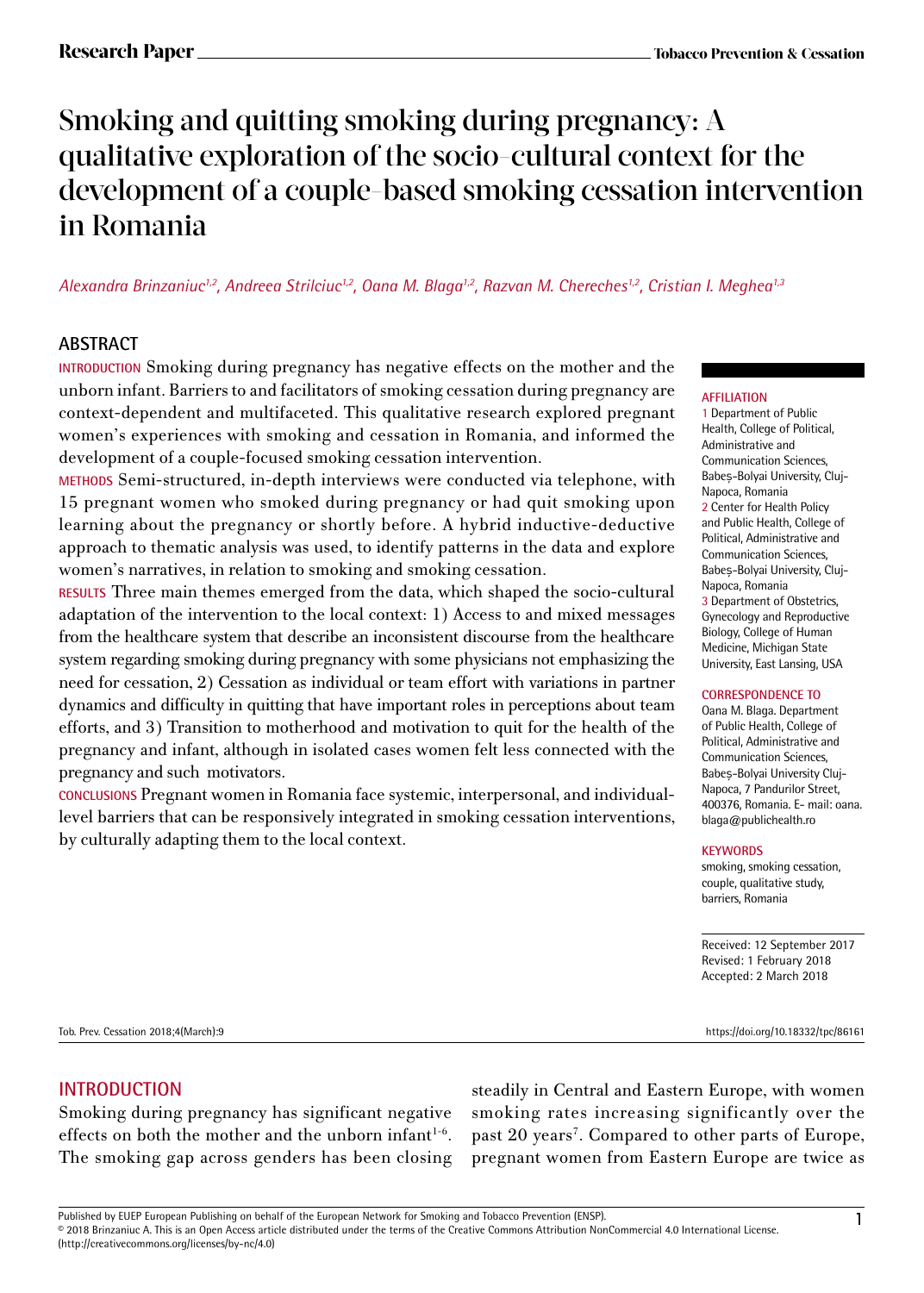likely to smoke over 10 cigarettes per day8 . Evidence from Romania suggests that approximately half of the women who smoke report quitting during pregnancy, with 15% of all pregnant women continuing to smoke throughout pregnancy<sup>9</sup>. Barriers to and facilitators of smoking cessation during pregnancy are multifaceted<sup>10</sup>. Studies describe the experiences of women as being fluid and context-dependent, and these can act as both facilitators of and barriers to smoking cessation<sup>11</sup>. Qualitative studies across diverse socio-cultural environments are essential in understanding smoking behavior in the context in which it occurs, to support smoking cessation interventions.

Meta-ethnographies, including multiple qualitative studies conducted in high-income countries, identified some common themes across the smoking experiences of women that influence smoking cessation such as: degree of smoking being ingrained in their lives and the changes induced by the pregnancy; perceived benefits of cutting down compared to the costs of complete cessation; motivation to suspend smoking for the pregnancy but not necessarily to quit smoking; and the dynamics with the partner broadly and related to smoking cessation particularly<sup>12</sup>. In addition, the psychological wellbeing of women, their relationship with family, friends and health professionals, the evaluation of the risk of smoking and their changing connection with smoking, are identified as factors in the process of quitting smoking<sup>10</sup>.

This qualitative research was conducted to inform the development of a couple-focused smoking cessation intervention during pregnancy in Romania (the Quit Together program)<sup>13</sup>. Briefly, the intervention consists of motivation-enhancing telephone counseling; it builds on the Motivation and Problem Solving Approach (MAPS)<sup>14</sup>, and thus it includes building skills to solve problems that may arise during smoking cessation. Studies suggest significant changes in smoking trends in post-communist Central and Eastern European countries, with increased initiation among women $15$ that needs to be explored in depth. Existing evidence also suggests high pregnancy smoking prevalence in Romania and other neighboring countries<sup>9</sup>, significantly higher compared to developed countries. Thus, an in-depth understanding of

the context of smoking and cessation is essential, to develop and culturally adapt the intervention, given the limited information available within the Romanian socio-cultural environment (a middleincome former communist country).

# **METHODS**

We conducted semi-structured in-depth interviews via telephone, with 15 pregnant women who had quit smoking upon learning about the pregnancy or shortly before, or continued smoking during pregnancy. In order to ensure reporting consistency, the Consolidated Criteria for Reporting Qualitative Research (COREQ) was used in drafting the manuscript and reporting the results. COREQ is described in detail elsewhere $^{16}$ .

# **Recruitment and screening procedures**

Women were approached in the waiting rooms of two State-owned obstetrics and gynecology clinics, and two general practitioner (GP) offices, in Cluj-Napoca, Romania. Trained research assistants (in the clinics) and GPs (in GP practices) explained the study objectives and procedures, and invited women to participate by signing a consent form for contact. Pregnant women were considered eligible if they were 18 years of age or older, were current smokers or had quit smoking in the past 6 months, were married or were living with a partner, and were willing to offer their telephone contact information. All participating women gave written consent for contact, and subsequently gave verbal informed consent for participation in the study. Ethical approval was obtained from the Michigan State University Institutional Review Board (IRB# 14-910).

# **Data collection**

All eligible women who expressed interest in participating, by filling in the consent form for contact, were contacted by telephone by a researcher (female interviewer, graduate research assistant) within 2 weeks. The researcher further explained study procedures, obtained verbal consent for participation, and conducted the interviews via telephone. After finalizing the interview, a short list of questions were asked on socio-demographics, smoking behavior and interaction with partner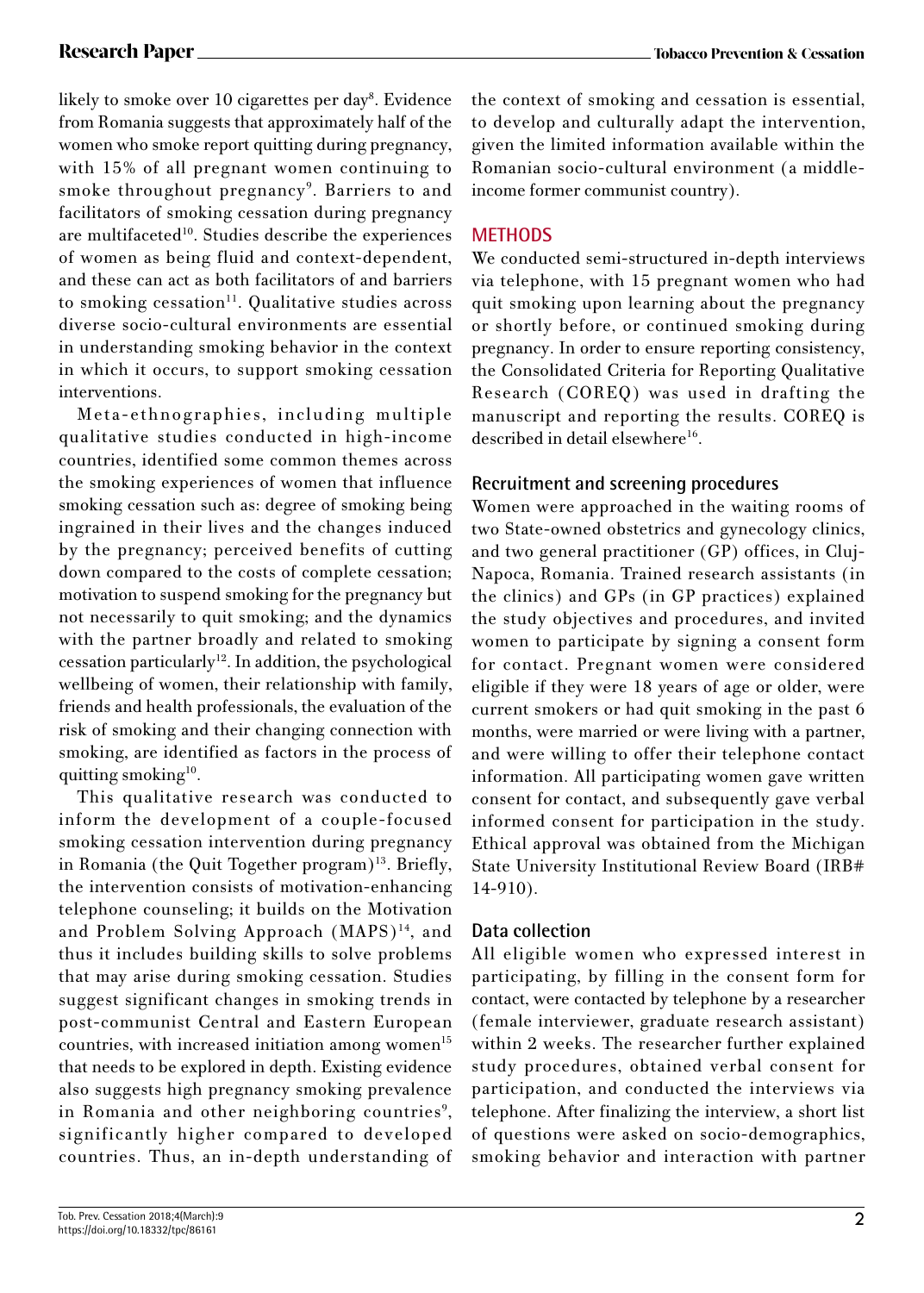in smoking cessation. Interviews were conducted between November 2015 and April 2016, each lasting 30-50 minutes, and recruitment was ceased when data saturation was reached. All reported interviews were audio-recorded with the permission of the participants, and transcribed verbatim for analysis. Women participating in the study were offered a gift voucher for a prenatal course (about \$20). No repeat interviews were conducted, and transcripts were not returned for comments to the study participants, as all aspects were clarified during the interviews.

A semi-structured interview guide was used that covered the following topics: smoking narratives, experience with smoking and smoking cessation (including smoking history and quit attempts), commitment to remain smoke free (for former smokers), relationship with the partner (including types of interactions regarding smoking, teamwork standards, dyadic efficacy, and coping), and support for smoking cessation. A second part of the interview covered details of a planned Randomized Controlled Trial (RCT) - results not reported here.

# **Data analysis**

Transcripts were anonymized and analyzed using NVivo11-assisted thematic analysis. A hybrid inductive-deductive approach was used, to identify patterns in the data and to explore the women's narratives, in relation to smoking and smoking cessation. Any cases or accounts that distanced themselves from the main experiences were also given increased attention, to ensure integrity of the findings. A selection of transcripts was initially read by two of the co-authors (AB and AS) and annotated; after discussing an initial coding scheme, the two coauthors independently coded the data. Codes were re-structured after a first round of coding, grouped into categories and reorganized where needed. Intercoder reliability was assessed periodically, rendering high coding consistency. Emerging themes were then explored in depth, by subsequent coding and mapping on the transcripts.

A set of deductive codes was used in the analysis to explore the way couples deal with smoking cessation together as a dyad: teamwork standards (the extent to which women consider that smoking cessation needs to be dealt with as a team or individually) $17$ ; dyadic efficacy (the perceived ability to deal with the difficulties of smoking together as a couple) $^{17}$ ; dyadic coping (the mechanisms the couple employs to deal with the difficulties of smoking cessation)<sup>18</sup>; and partner interaction (the positive and negative interactions women experience with their partners, regarding smoking and the process of quitting  $smoking)^{19}$ . These codes were used in conjunction with inductive codes, to analyze women's narratives and to support the description of different dynamics within couples.

# **RESULTS**

In the clinic where most of the participants were recruited, and where we had complete information, the refusal rate among potentially eligible participants was approximately 25.5%. A total of 60 women expressed interest in participating in the study by signing a consent form for contact. Of these, 7 had given birth by the time they were contacted, 15 could not be contacted at all, and 21 interviews were repeatedly scheduled but could not be conducted as they were postponed indefinitely. The remaining 17 women were enrolled in the study and interviewed. Two interviews could not be used in the current analysis due to technical problems with audio-recording, and no transcripts were available for them. The sociodemographic characteristics and smoking behavior of the 15 women included in the analyses (7 smokers and 8 former smokers), can be found in Table 1. The average age within the sample was of 30.3 years, and the average gestation age was 22.6 weeks. Seven women were primigravida. Most interviewed women had attained a university degree (n=11), while four had high-school education. The average relationship length was of 5.6 years, and 10 women were living with a smoker partner.

Within our analysis, several themes emerged from the data, which reflect barriers to and facilitators of quitting smoking during pregnancy. We focused on three main themes, which shaped the socio-cultural adaptation of the Quit Together intervention to the local context: 1) Access to and mixed messages from the healthcare system, 2) Cessation as individual or team effort, and 3) Transition to motherhood and motivation to quit.

**Theme 1: Access to and mixed messages from the healthcare system**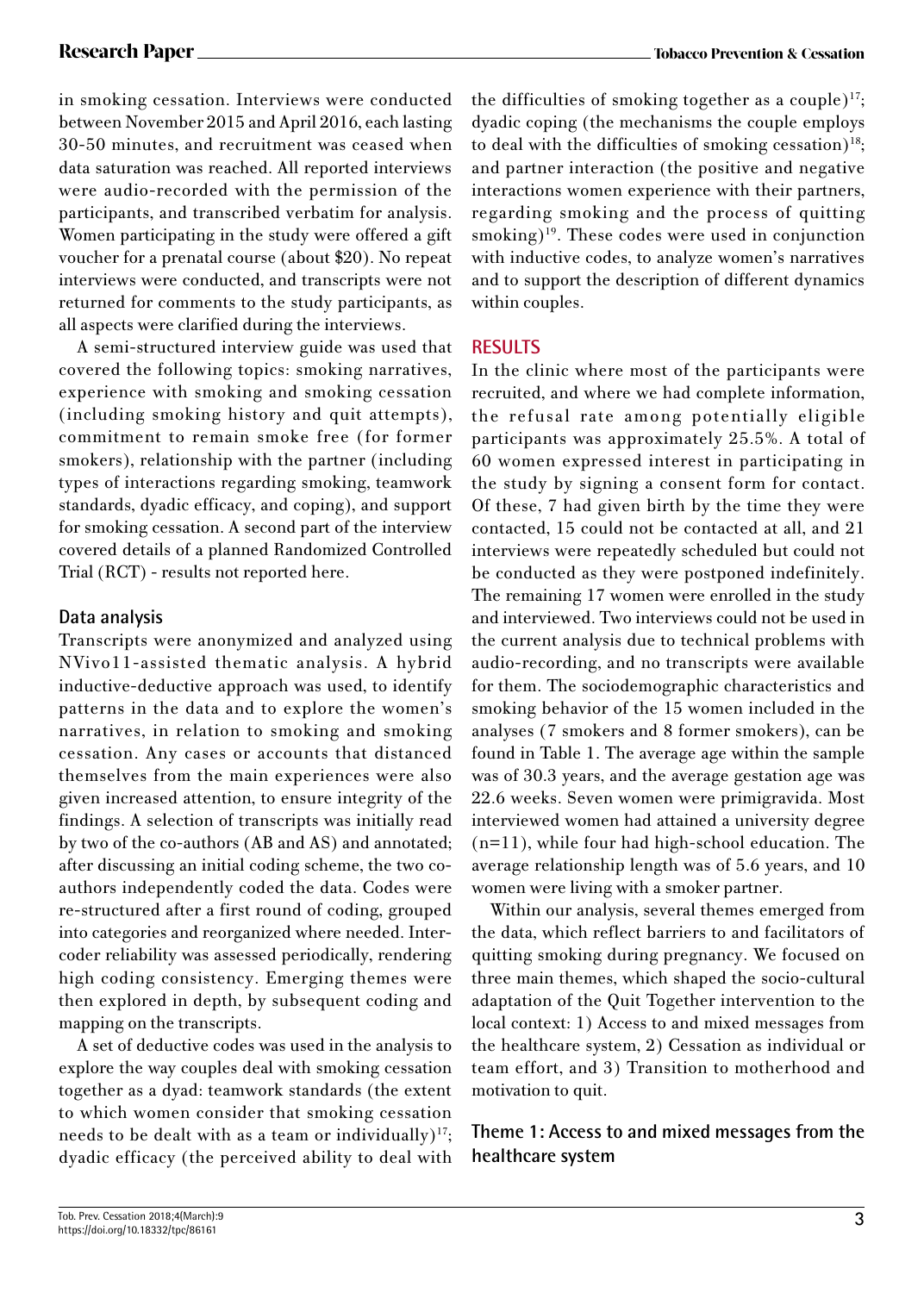| Table 1. Sociodemographic characteristics and |
|-----------------------------------------------|
| smoking status                                |

|                                      | Mean (SD)/Number (%) |
|--------------------------------------|----------------------|
| Maternal age in years (M, SD)        | 30.3(3.7)            |
| Residence (n, %)                     |                      |
| Urban                                | $8(53.3\%)$          |
| Rural                                | $7(46.7\%)$          |
| Education (n, %)                     |                      |
| High-school                          | $4(26.7\%)$          |
| University degree                    | 11 (73.3%)           |
| Primigravida (n, %)                  |                      |
| Yes                                  | $7(46.7\%)$          |
| N <sub>0</sub>                       | $8(53.3\%)$          |
| Gestation in weeks (M, SD)           | 22.6(8.9)            |
| Smoking status (n, %)                |                      |
| Smoker                               | $7(46.7\%)$          |
| Quit                                 | $8(53.3\%)$          |
| Partner smoking status (n, %)        |                      |
| Smoker                               | 10 (66.7%)           |
| Quit                                 | $4(26.7\%)$          |
| Never smoker                         | $1(6.6\%)$           |
| Relationship length in years (M, SD) | 5.5(3.4)             |
|                                      |                      |

Most women acknowledged the importance of discussing smoking and smoking cessation with their practitioners, but described a variety of interactions with the healthcare system. Some women did not discuss smoking with healthcare providers, while others had difficulties in accessing their healthcare providers.

'Honestly, I haven't discussed smoking with my family physician or any other doctor. Really I haven't. Yes, we have talked about other problems, but not about smoking'. (1050, smoker, highschool education)

'I would like to talk to her (GP) but she is not answering my phone calls (…) and even when she does, she rushes me off, quickly-quickly (…) and usually when we go over for a consult, she consults me and that's it; you can't possibly exchange a word with her'. (1045, smoker, high-school education)

Other women described having discussions regarding smoking and smoking cessation with healthcare providers, but the messages they received were mixed. Some explained that physicians encouraged them to quit smoking and clarified the risks of smoking during pregnancy. Others

reported that healthcare professionals encouraged harm-reduction strategies (to reduce the number of cigarettes).

'I have asked him what risks carry children who are born from smoker mothers and non-smoker mothers... and he told me that they are born smaller, some forget to breath (...) he described all kind of risks and he told me that I should better quit smoking'. (1053, ex-smoker, graduate education)

'We have discussed it, but how should I put it... at a superficial level. He (physician) asked if I smoke or if I had smoked and quit (...) or if I have quit and I feel the need to, and if I want to smoke, or if I am craving or want to enjoy a cigarette, I should do it, if I really want to'. (1016, ex-smoker, postgraduate education)

One woman recalled a discussion she had had with her obstetrician during her previous pregnancy (two years before), who advised her to reduce the number of cigarettes smoked, but only to the point where it was not emotionally distressing. The woman described the physician's advice that it was acceptable to have a few puffs when needed, to avoid depression.

'I know that during my first pregnancy, he told me it would be very good if I quit smoking but he said: *I don't want you to do it at any cost; if you really feel the need to light up a cigarette and have three puffs, I mean instead of being depressive, if you really feel the need, light up a cigarette; but try to reduce them if you can't completely quit smoking'*. (1041, smoker, graduate education)

Within the smoking reduction discourse, a recurrent acceptable threshold of five smoked cigarettes emerged, from the women's narratives, as being inferred by some healthcare providers. One interviewee even discussed a potential 'tolerance threshold' that some healthcare practitioners had, which defines how much a woman could smoke during pregnancy.

'Actually, opinions are diverse; some physicians say it's alright to smoke one cigarette, maybe two, up to five, while other physicians tell you not to smoke at all'. (1005, smoker, undergraduate education)

'I know out of experience that doctors don't discourage smoking completely; they have a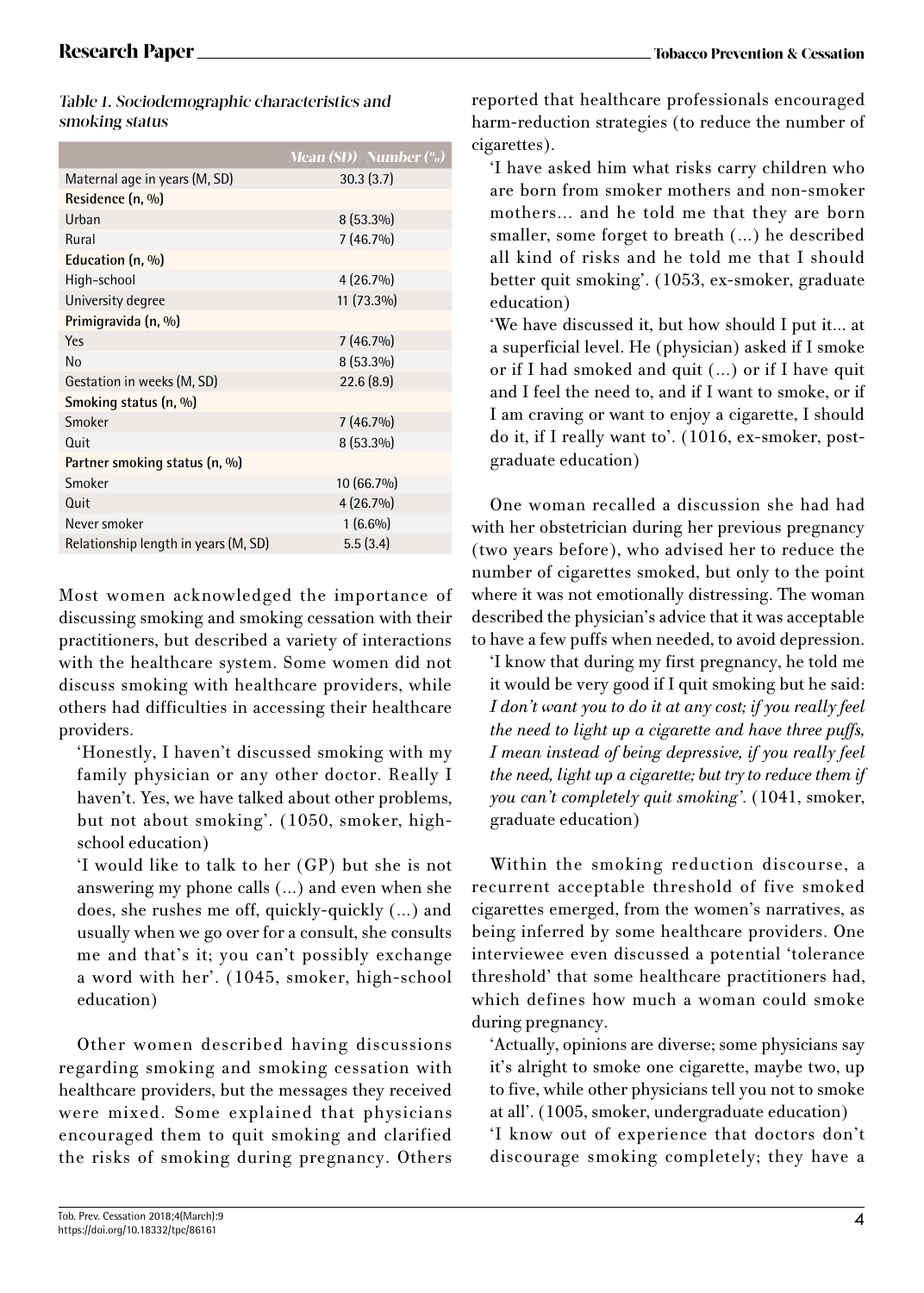tolerance threshold (...) I have talked to him (gynecologist) about this: if I could reduce them under five it would be alright; complete quitting would be ideal but not necessarily essential'. (1025, ex-smoker, graduate education)

This was reported by women from their direct interaction with healthcare providers, but also the five acceptable cigarettes suggestion was reported in other women's discourses. One interviewee described the same narratives from other pregnant women sharing their experiences on web forums.

'The girls were writing on the forums that the doctor told them that they can smoke up to 5 cigarettes per day, the light kind'. (1018, exsmoker, undergraduate education)

In terms of preferences for discussing smokingrelated issues, some women reported having a closer relationship with the general practitioner (family physician), while others had better communication regarding smoking cessation with their obstetrician. In one account, when asked if she had discussed smoking cessation with her family physician, one woman reported that 'the family physician smokes in his office' (1024, smoker, undergraduate education).

# **Theme 2: Cessation as individual or team effort**

Some partners engaged significantly in helping their women to cope with the difficulties of smoking cessation, and these women also described valuing teamwork towards smoking cessation more. They described interaction from minimal involvement (minimal advice to quit or reduce smoking) to more intense employment of dyadic coping strategies.

'He (partner) always tells me: *It's not good, it's not good for us; it would be better for all of us if you stop smoking* (…) When I would say: *Oh, I would really need a cigarette* (he would say): *Let's go have a juice* or *Let's eat some seeds*. He was next to me all along, telling me *Come on, you have the strength,* he would encourage me saying *You can do this, you definitely can do this* (…) It would be a couple's breakthrough if I would succeed (in quitting smoking)'. (1021, smoker, undergraduate education)

Other women expressed ambivalence in dyadic

efforts, either by changing their discourse throughout the interview, or by acknowledging the importance of the partner's decision, but emphasizing the independent process of individually making a cessation decision.

'It's rather important in any couple (partner's involvement) (…) But honestly, for me it's not the case… in my case, smoking is a foolish ambition. That's it. And it's not the case for him to tell me or to… it's just a foolish vice. I know it's not doing me any good but… (…) I don't need anyone helping me (…) when I acknowledge it in my mind that it's not right, then I will quit'. (1050, smoker, highschool education)

'His decision is important too, but like I said, it depends on the respective person how ambitious she is. First of all, I need to have the ambition to quit, and not have anyone forcing me to do it'. (1052, smoker, graduate education)

In other cases, smoking cessation was viewed by women as an individual effort. This was the situation of women who reported quitting with little effort, which translated into a very low involvement from the partner.

'It wasn't a difficult decision. I mean it was natural and normal. No, I didn't spend too much time thinking about it (…) I don't know how the mind of an addicted person works, but in my case, it probably wasn't an addiction (…) (after learning about the pregnancy) there wasn't the case for him telling me anything, because I just stopped smoking (…) but there was never the case of a team'. (1042, ex-smoker, graduate studies)

The partner's own smoking behavior was described in some cases as relevant, with regards to his legitimacy in intervening in the woman's smoking cessation attempt. One woman discussed the fact that non-smoker partners cannot support smoking women in their cessation attempt as effectively as smoker partners.

'A non-smoker could not do anything about it. Unless he imposes himself, I don't know, using fear, on an emotional level or emotional blackmail, or things like this… a non-smoker cannot help you otherwise (…) a smoker could motivate you when you see that they don't light up a cigarette, and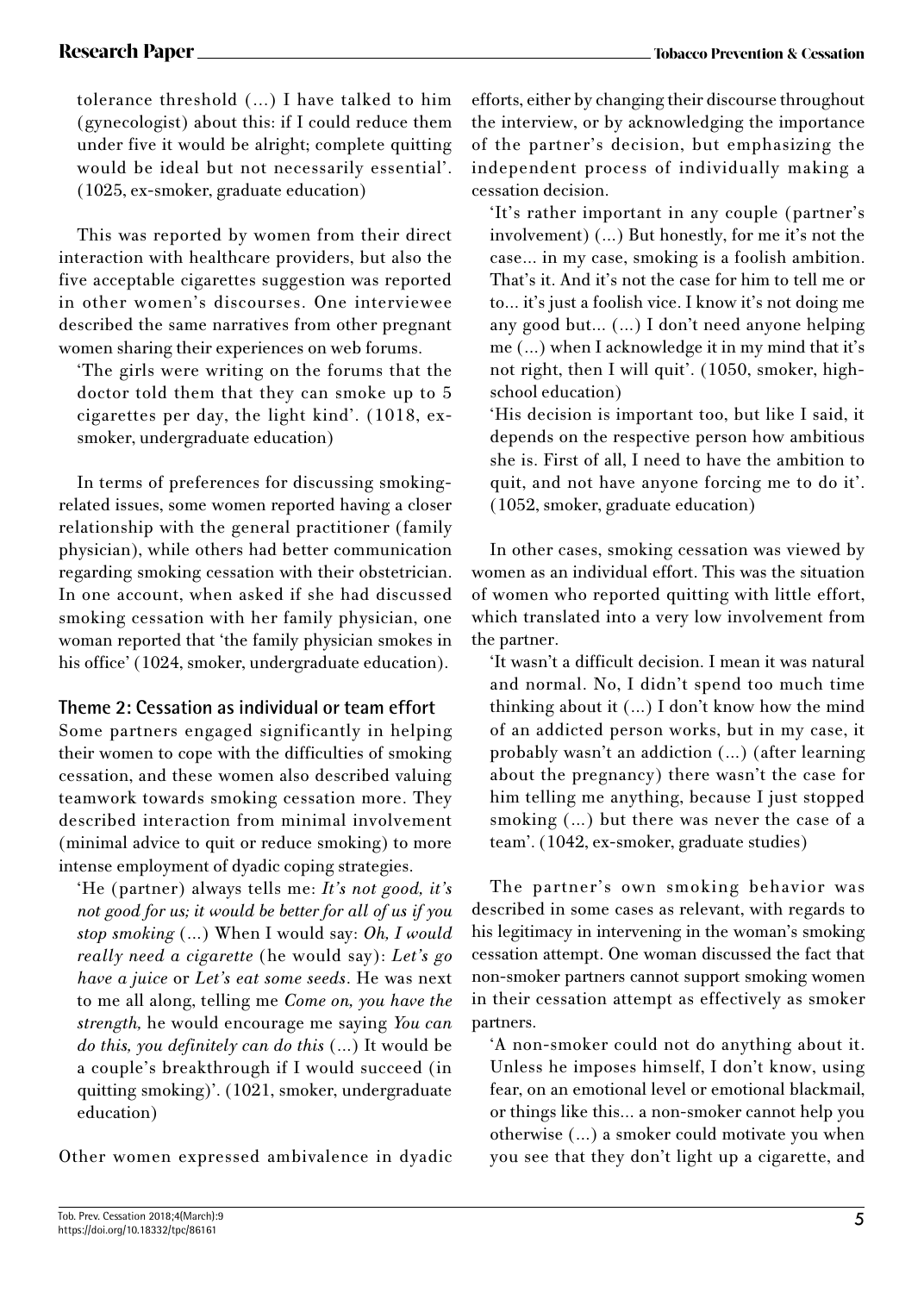then you can't light your own… You can't allow yourself to do that, if that other person is trying to quit and you would see that they are making a real effort to support you; in turn, you would probably feel in one way or another obliged not to smoke'. (1024, smoker, undergraduate education)

# **Theme 3: Transition to motherhood and motivation to quit**

Women in our interviewed group discussed the changes in motivation in quit attempts during pregnancy compared to other quit attempts. The primary motivation emerging from women's discourses was child health as the central element.

'For me it was a lot more important to… to think that I want to have a healthy child, even though this thought, especially in the case of a first pregnancy, is a thought that every woman has'. (1008, exsmoker, postgraduate studies)

This discourse was found as a pattern throughout the data, however two specific cases distanced themselves from the rest of the interviews. One woman had previously gone through a miscarriage. Throughout the interview, she had expressed similar motivation to quit smoking both for the health of the baby and for the pregnancy itself. However, she also expressed guilt and responsibility towards her husband regarding the miscarriage, and the need to 'clean' her body in order to take a second pregnancy to term. She described this experience as identityaltering, as she can now self-identify with a nonsmoker, whereas earlier she could not.

'I have had previous quit attempts, but I didn't have the willpower. It was in vain. I didn't see myself as a non-smoker (…) I perceived the lack of smoking as something that was missing; it felt like someone had taken a friend away (laughs) (…) This time I had willpower and the need to boost up my confidence (…) And the presence of a little child in your belly, I say that's a reason that no one has to bother to tell you about it. You need to realize that and be pleased that you, as a mother, have done everything possible not to affect the baby (…) if anything happens, God forbid, at least I have a clean conscience that I have done everything in my power, gave up everything harmful; not to have disagreements with the husband, have things

thrown to your face: *You lost the pregnancy because you smoked* or *You have these complications because you smoked'*. (1018, ex-smoker, undergraduate studies)

The second case was of a mother who discussed how she had difficulties in adjusting to the role of a mother, as nothing had changed in her life up to that point. She reported no morning sickness, and no clear signs of her life changing due to the pregnancy. She discussed this as being relevant to continuing smoking during pregnancy.

'It depends on how each person interprets the pregnancy, how they take on the role of a parent at that time and so on (…) in the sense that there are some persons who upon learning about the pregnancy, it means everything to them and nothing else exists on this planet, and they are capable of any sacrifices for that child; others don't even realize it, nothing changes in their life up to the point they get to hold their baby in their arms. In this latter situation, I find myself (…) anything else besides my belly growing and something moving inside and you clearly know there's something in there… I probably won't be fully aware of it until they will place the baby in my arms'. (1024, smoker, undergraduate education)

A sub-theme emerging from this data relates to health beliefs regarding smoking, and the timing of smoking cessation. As previously, respondents talked about 'cleaning' one's body before the pregnancy; these concepts of an individual's body also emerged in connection with a potential 'too late to quit' situation.

'for me to quit and for everything to be ok, I should have quit a longer time ago, for my body to be, as they say, detoxified of nicotine, some time before becoming pregnant'. (1050, smoker, high-school education)

# **DISCUSSION**

This study provides new insights on contextdependent barriers to and facilitators of smoking cessation during pregnancy, in a middle-income former communist country. They highlight systemic barriers to effective smoking cessation, as well as the relevance of diverse partner interactions in the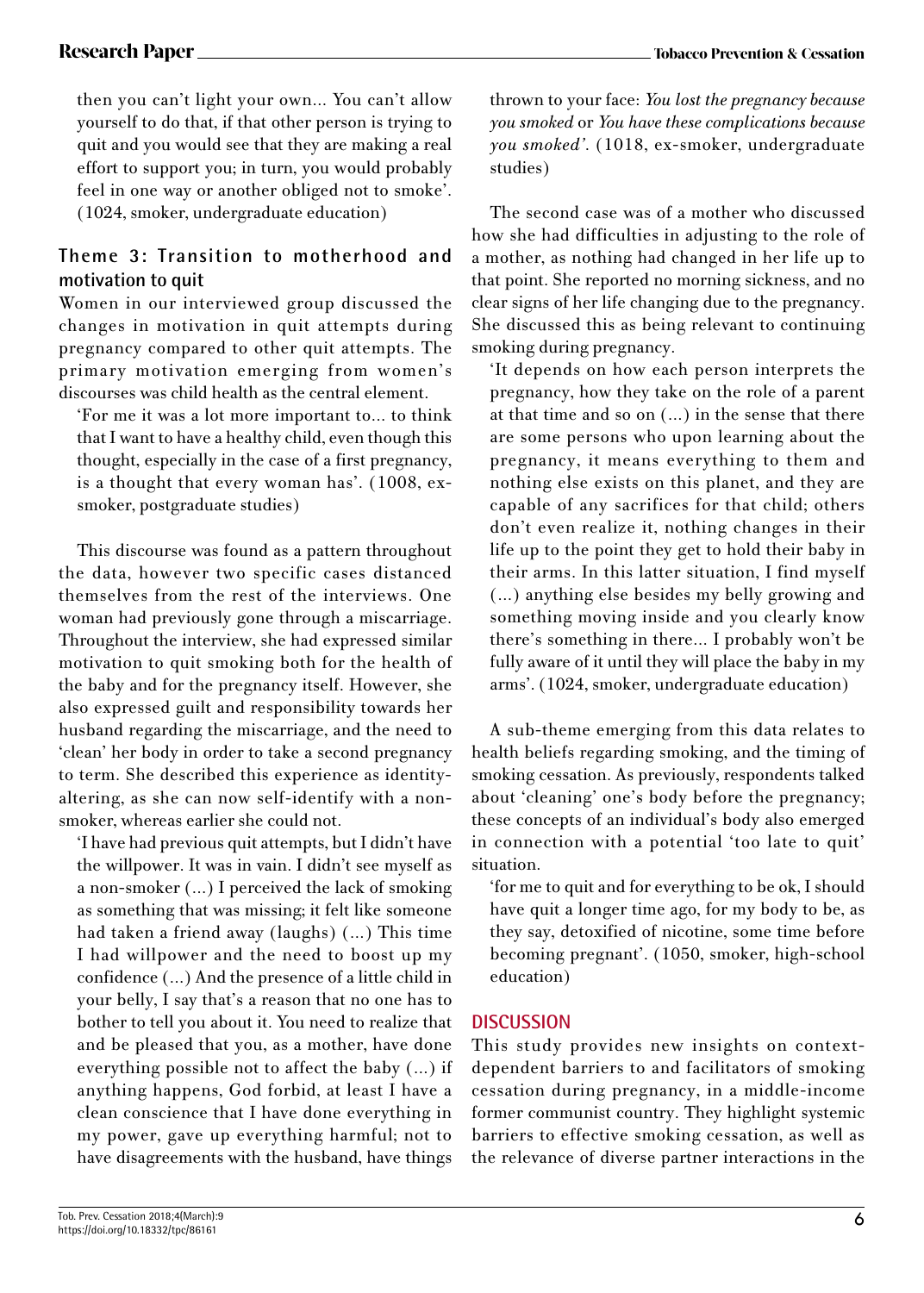efforts to quit. The findings emphasize the need to understand in depth women's experiences when developing tailored intervention programs, especially in under-researched settings. The present study contributes to the existing body of knowledge, by illustrating how qualitative findings can be translated in the socio-cultural adaptation of health programs. Three main levels were discussed, from structural determinants such as the healthcare system, to partner dynamics and interaction, and ultimately to individual-level factors (motivations to quit and transition to motherhood). Even though the manuscript does not exhaustively discuss all the barriers and facilitators identified in women's narratives, it highlights the ones most relevant in tailoring a couple-based intervention to reduce smoking during pregnancy. The strengths of this study reside in the couple-based approach for understanding smoking and cessation behavior in pregnant women; also, the study included both smokers as well as spontaneous quitters. The main limitation of the study relies in the recruitment strategy, which allowed the enrollment only of women who attended prenatal care (as recruitment was conducted in clinical settings). Another potential limitation of the study is the lack of data on the level of nicotine dependence. It is possible that different themes may emerge in qualitative studies of highly dependent smokers compared to studies of lightly addicted smokers.

Women's narratives regarding their interaction with the healthcare system suggest that the support they receive is sometimes fragmented, and that there is an inconsistent discourse towards smoking cessation during pregnancy coming from the healthcare system. The recurrent number of 'up to five' acceptable cigarettes suggests that there is a degree of misconception regarding the health effects of smoking during pregnancy, as there is no documented safe limit for smoking during pregnancy. Evidence suggests that even light smokers (up to 5 cigarettes per day) are at increased risk for low birth weight<sup>20</sup>. The literature does acknowledge that cutting down on smoking can be an alternative to quitting smoking in very difficult domestic circumstances, where cessation is hard to achieve<sup>21</sup>. However, there was no evidence that the women in our sample, who had reported that health

professionals condoned cutting down, were subject to difficult socioeconomic and domestic circumstances. It is essential that the health system recognizes and promotes the benefits of cessation, and does not convey that there is a lower risk associated with a reduced consumption of tobacco products. The Quit Together program addresses this, and other misconceptions, by incorporating a module on myths and misconceptions on smoking during pregnancy in the intervention material and the interventionists' training.

Women's preferences in discussing smoking cessation were diverse, with some preferring interacting with obstetricians while others with family physicians on this matter. Evidence suggests that even brief opportunistic advice, offered in medical settings, has a significant effect on smoking cessation<sup>22</sup>. However, some women in our study did not discuss the risks of smoking with any health professional. Studies conducted in Europe suggest that there is great diversity regarding GPs involvement in smoking cessation. This diversity is contingent on several factors, among which are the smoking behavior of the GPs, their attitudes towards smoking, reservations regarding inducing anxiety or guilt among pregnant women, but also self-confidence in providing cessation support $^{23}$ . A qualitative study involving family physicians (general practitioners) in Romania suggested that they generally feel untrained to offer smoking cessation support, emphasizing the need to integrate appropriate training in their professional development24. More research should be conducted to assess the capacity of the healthcare system to effectively offer support to pregnant women in their cessation attempt. The Quit Together project explores the potential of the intervention to be embedded in smoking cessation programs that include quit-lines.

Pregnant women who report increased dyadic efficacy in smoking cessation are more likely to successfully quit smoking<sup>17</sup>. Partner interactions described by the women in our study ranged across teamwork standards, dyadic coping and dyadic efficacy. However, the smoking status of the partner could also be an important factor. Recent studies on smoking-concordant and smoking-discordant couples suggest that smokers who have a smoker partner are more likely to prefer their partner's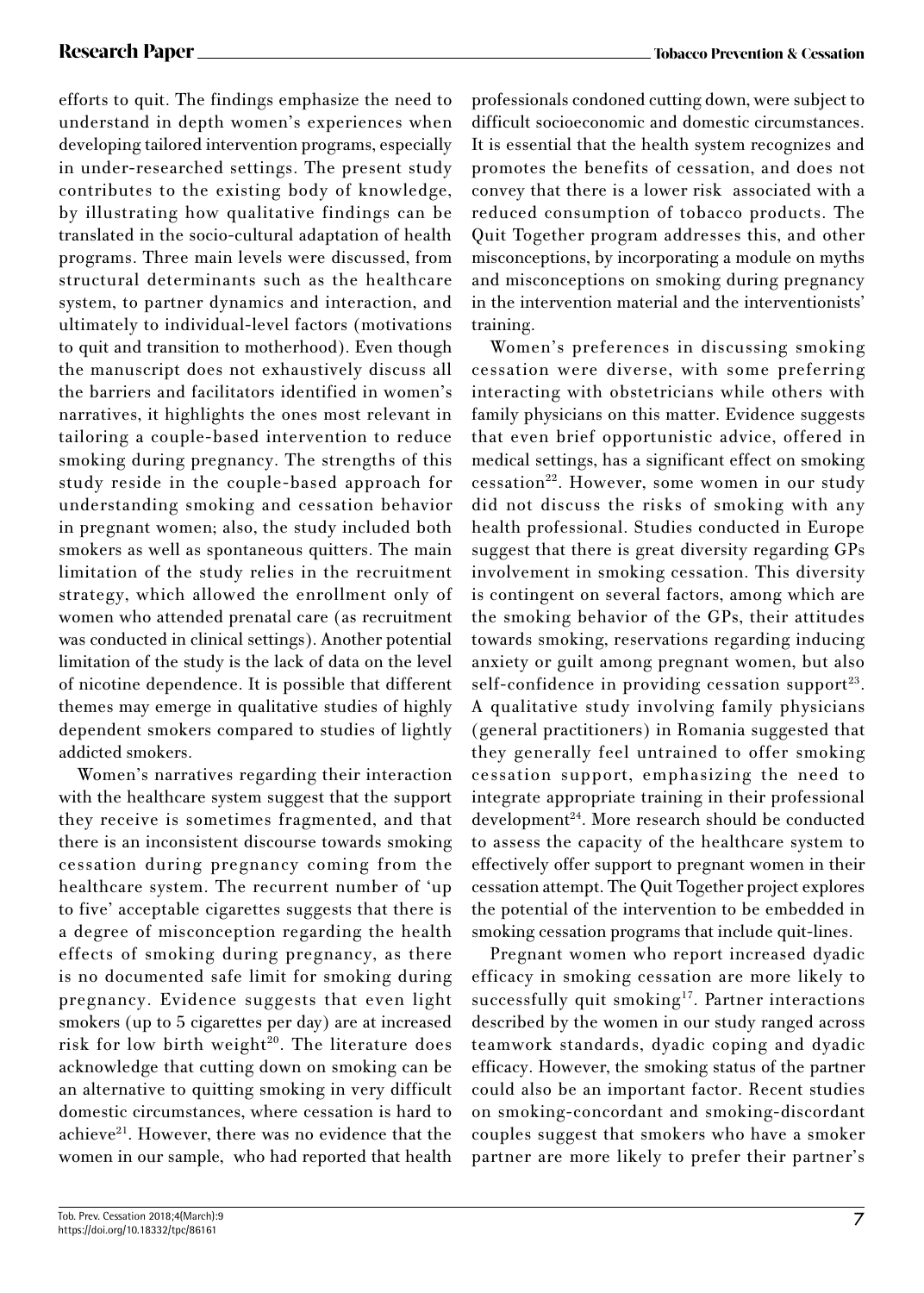involvement in smoking cessation programs<sup>25</sup>. This diversity should be accounted for in a smoking cessation intervention, to tailor it to the needs of such a heterogeneous group. Women narrating more intense dyadic efficacy and dyadic coping practices, also viewed teamwork standards as more relevant. A possible limitation of the proposed intervention is the difficulty reaching women who have low teamwork standards and dyadic practices, as they may be less likely to agree to enroll and refer their partner to be enrolled in the intervention. Future studies should explore involving subsequently the partner in the woman's engagement in the intervention, as the woman builds the skills to engage the partner. Alternatively, for women reporting low value in partner involvement, future designs could explore delivering the intervention to women alone or involving other relevant support people (e.g. friends, siblings, parents).

Women's motivations to quit are diverse, as described in their narratives. Even though most women decide to quit smoking for the pregnancy and the health of the child, some women had difficulties achieving this. Smoking cessation interventions should be more sensitive to diverse perspectives and experiences of pregnant smokers. Recent literature suggests that a more woman-centered, transformative approach to smoking cessation should extend the existing fetalcentered approaches, which are less sustainable<sup>26</sup>. From the perspective of the Quit Together intervention, this finding supported delivering smoking cessation counseling in the wider context of women's health, using a Wellness Plan. In this context, women can choose to set wellness goals, directly or indirectly associated with smoking, to identify effective strategies to support smoking cessation.

# **CONCLUSIONS**

This study provides new insights on context-dependent barriers to and facilitators of smoking cessation during pregnancy, in a middle-income former communist country. They highlight systemic barriers to effective smoking cessation, as well as the relevance of diverse partner interactions in the efforts to quit. The study also shows how women's experiences and perspectives can effectively inform the development and adaptation of public health interventions, in under-researched social environments.

# **REFERENCES**

1. Goldenberg R, Culhane J, Iams J, Romero R. Epidemiology and causes of preterm birth. Lancet 2008;371(9606):75-84. doi:10.1016/S0140-6736(08)60074-4

2. Keegan J, Mehdi P, Mark F, Andrew G, Michael B. Addiction in Pregnancy. J. Addict. Dis. 2010;29(2):175- 191. doi:10.1080/10550881003684723

- 3. Mund M, Louwen F, Klingelhoefer D, Gerber A. Smoking and Pregnancy - A Review on the First Major Environmental Risk Factor of the Unborn. Int. J. Environ. Res. Public Health 2013;10(12):6485-6499. doi:10.3390/ijerph10126485
- 4. Abraham M, Alramadhan S, Iniguez C, et al. A systematic review of maternal smoking during pregnancy and fetal measurements with meta-analysis. Niaura R, ed. PLoS One 2017;12(2):e0170946. doi:10.1371/journal.pone.0170946
- 5. Lee LJ, Lupo PJ. Maternal Smoking During Pregnancy and the Risk of Congenital Heart Defects in Offspring : A Systematic Review and Metaanalysis. Pediatr. Cardiol. 2012;34:398-407. doi:10.1007/s00246-012-0470-x
- 6. National Center for Chronic Disease Prevention and Health Promotion (US) Office on Smoking and Health. The Health Consequences of Smoking — 50 Years of Progress A Report of the Surgeon. Atlanta, GA; 2014.
- 7. World Health Organization. Empower Woman Combating Tobacco Industry Marketing in the WHO European Region. Copenhagen; 2010.
- 8. Smedberg J, Lupattelli A, Mårdby A-C, Nordeng H. Characteristics of women who continue smoking during pregnancy: a cross-sectional study of pregnant women and new mothers in 15 European countries. BMC Pregnancy Childbirth 2014;14:213. doi:10.1186/1471-2393-14-213
- 9. Blaga OM, Brinzaniuc A, Rus IA, Cherecheș RM, Wallis AB. Smoking and Smoking Cessation During Pregnancy. An Analysis of a Hospital Based Cohort of Women in Romania. J. Community Health 2017;42(2):333-343. doi:10.1007/s10900-016-0259-6
- 10. Flemming K, McCaughan D, Angus K, Graham H. Qualitative systematic review: barriers and facilitators to smoking cessation experienced by women in pregnancy and following childbirth. J. Adv. Nurs. 2015;71(6):1210- 1226. doi:10.1111/jan.12580
- 11. Bauld L, Graham H, Sinclair L, et al. Barriers to and facilitators of smoking cessation in pregnancy and following childbirth: literature review and qualitative study. Health Technol. Assess. (Rockv). 2017;21(36):1- 158. doi:10.3310/hta21360
- 12. Flemming K, Graham H, Heirs M, Fox D, Sowden A. Smoking in pregnancy: a systematic review of qualitative research of women who commence pregnancy as smokers. J. Adv. Nurs. 2012;65(5):1023-1036. doi:10.1111/jan.12066